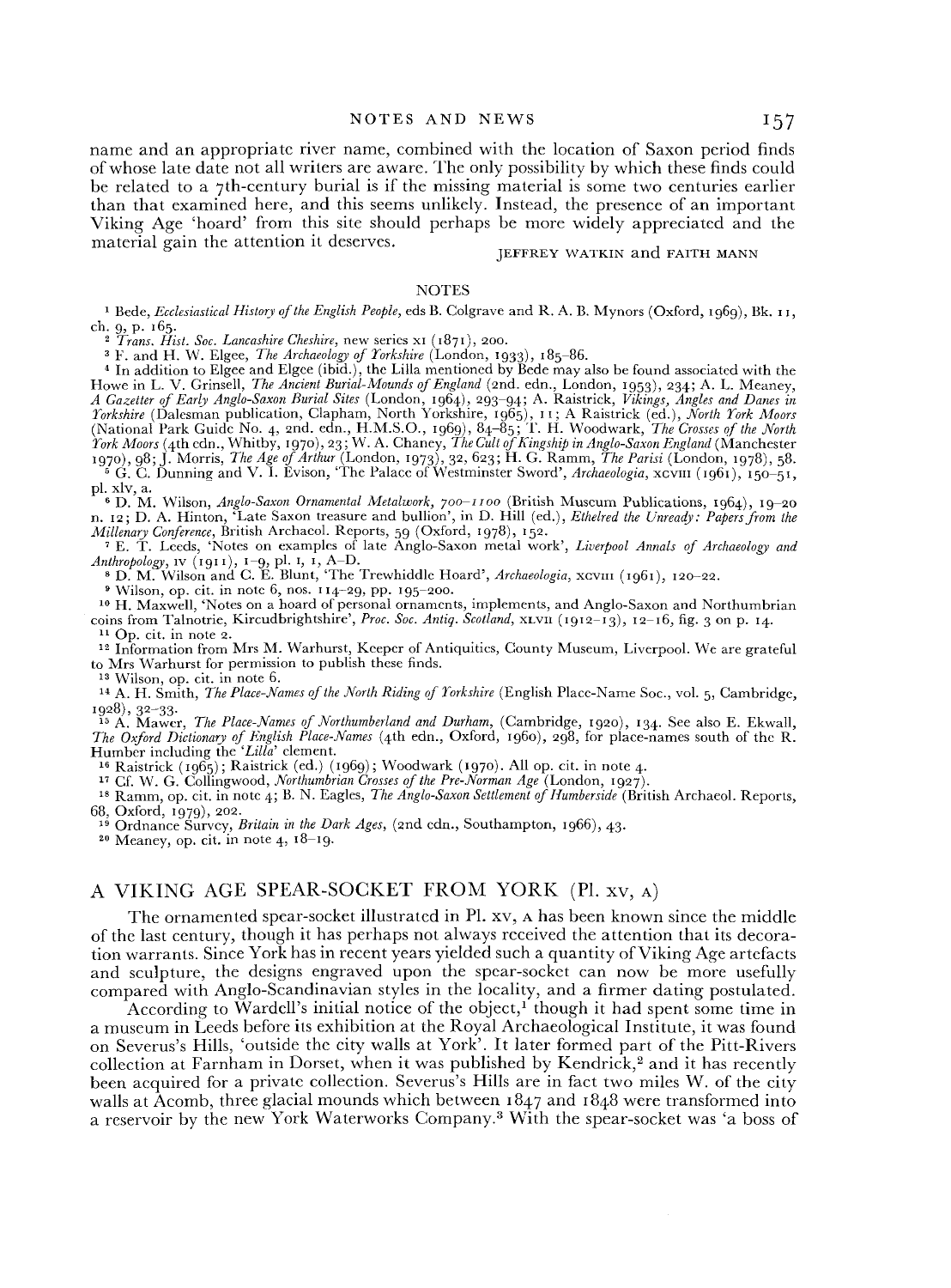mixed metal, probably for harness, of cinque-cento design',4 an epithet which at that period could be used either for dating or fix pejorative comment on the quality of the design. Both artefacts may have been chance finds, though it is tempting to speculate on the possibility of a Viking Age grave, within a typical glacial mound, one of which still bears the name Howe Hill.

The socket is of bronze and the slight remains of the blade are iron.<sup>5</sup> It is 9.0 cm long, the cylindrical element tapering from 2.5 to 1.7 em to the point where the blade emerged from the socket. At each side of the cylinder is a wing or lug, one of them broken at the tip, giving a present width of  $7.8 \text{ cm}$ , though measurement from the central axis to the surviving terminal provides a reliable original width of about g.o em. Both the cylinder and the wings are decorated with a symmetrical, incised design which remains quite crisp, the patterns being identical on each face.

The ornament of the cylinder is an abstract design made up of four free strands, one pair disposed horizontally to form a rough circle in the centre by two simple crossings near the wings. Passing through that circle and interlocking with it are two vertically disposed strands, their single crossing taking place in the centre. The ends of the vertical strands are curled into tight scrolls, the upper pair turning towards and the lower pair away from each other. The scrolls have transverse bars as bindings, and at the base these bars actually join the paired scrolls. The lower scrolls also have groups of four vertical incisions binding the spiral to the base moulding. Between them is a small inverted chevron that echoes the line of the converging scrolls. At the top the spirals are naturally smaller but appear to have an additional capping band which swings off at a tangent above the lugs. Above the paired scrolls are four incised inverted chevrons pointing to the top of the socket.

The lug's decoration is zoomorphic. Its terminal is a profile beast-head with a small but pronounced pricked ear. The tip of the snout may have been broken off (indeed, the opposing terminal head is entirely missing) but the drooping jaws are marked in with short curving incisions. The eye is lentoid, though on one face it appears slightly more rounded at the front than at the sharp rear end. The elegantly curved neck is formed by the arc of the lug itself and the outline is contoured like the underside of the beast. A transverse band crosses the neck and below this is a large scroll, bound on each side by straight bars to the contoured perimeter, which forms the joint for the beast's wing which extends downwards against the cylinder. A further transverse bar crosses the tapering wing. An additional are, concentric with the wing scroll, gives the illusion of a more substantial spiral.

All the incised lines that make up the design have been produced by rows of very small punch holes which, on one face, have hardly been joined up. The bands on the lugs and those of the horizontal elements on the cylinder are all of a constant width: 0.2 em. The vertical strands taper only very slightly, from 0.4 em at their crossing to 0.2 em at the scrolled terminal.

Lugged spear-heads of this kind, sometimes referred to as the Carolingian type, are common from Viking contexts from the gth century onwards, both in Scandinavia and England, but the most recent studies cautiously point out that it can no longer be regarded as exclusively Scandinavian in character. The closest parallel for the York socket, and the best preserved, is a complete spear-head from an unprovenanced site now in the British Museurn" which has the same convex profile to the upper edge of the lugs. This feature also occurs on a more fragmentary spear-head from a Nottingham burial<sup>7</sup> and another, now in the Yorkshire Museum, York, from the River Ouse near Kclfield, close to Riccal south of the city. $8$  None of these, however, despite their similarity of form, has the decorative quality of the Acomb socket.

Though Petersen used the lugs as diagnostic features for his typology of spears, recent scholars have very properly challenged the notion that they serve as chronological or stylistic indicators. Because the lugs have a function in preventing too deep a penetration of the blade, this type of spear was used primarily as a hunting weapon, since with it the animal could be more easily held at bay. So successful was it that it survived in use until the end of the Middle Ages.<sup>9</sup> That it was so employed in Anglo-Scandinavian Yorkshire is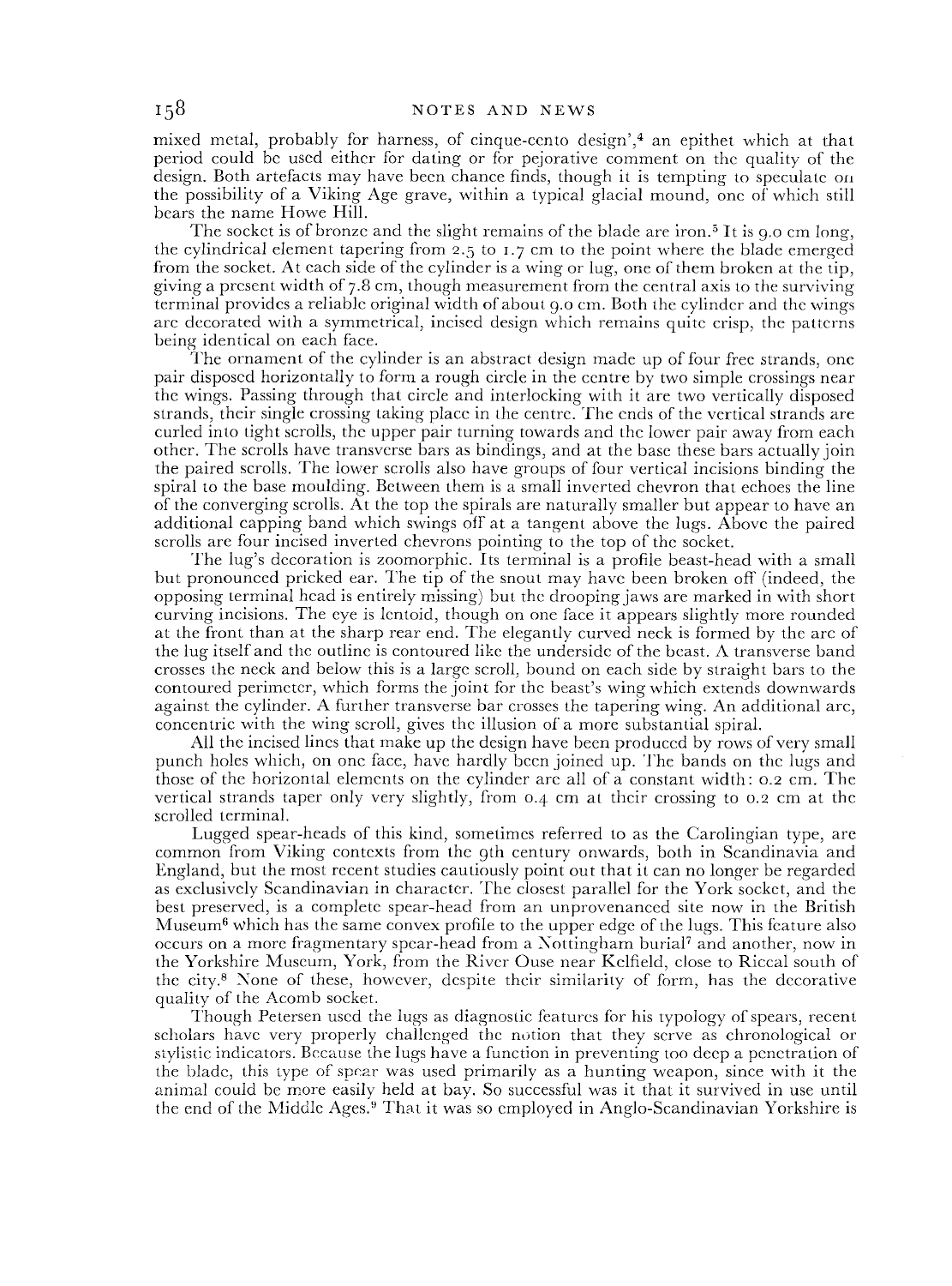demonstrated by the roth-century cross Middleton A, ncar Pickering, which depicts a stag hunt with the huntsman wielding a lugged spear.<sup>10</sup> Signe Horn Fuglesang's discussion of such sockets has convincingly removed the lug as a typological factor, and as a chronological criterion too,<sup> $11$ </sup> so dating of the York example must now depend upon its ornament rather than its form.

Wardell was cautious in his dating: 'the age may be doubtful'. Kendrick, however, attributed it to the later Viking period in his chapter on the Ringerike style.I" about the year 1000, and Fuglesang has most recently, on the basis of the ornament, attributed it to the RingerikefUrnes or Urnes style. Whilst she is right to sec the socket as the product of an Anglo-Scandinavian environment,<sup>13</sup> it is difficult to accept either a Ringerike or an Urnes design in Yorkshire, except as an importation. There is only one artefact in Northumbria that was obviously produced locally that resembles Ringerike designs to any extent: a fragment of a grave-slab at Otley.<sup>14</sup> York itself has produced nothing in any medium which has attracted such an attribution. Kendrick considered the York weapon alongside the Winchester bronze strip and the bone pin from the Thames.!" and it is accepted that in England Ringerike is basically a Southern style. Certainly the lay-out of the design on the cylinder has a superficial resemblance to the two southern objects: a figure-of-eight motif with terminal scrolls. This is a common lay-out in Viking Art, even in its earlier periods, the scrolls being little more than a long-lasting convention, and though it underlies the more florid lines of a mainstream Ringerike monument like the Vang stone<sup>16</sup> it can be traced back into the roth century through objects such as the Cammin casket, where Shetelig recognized its latent form in what we would now regard as a Mammen context. A elose parallel for the cylinder's pattern can be found in Northern England on the Leeds Parish Church cross which can now be dated to the middle of the 10th century.<sup>17</sup>

The York spear-socket's ornament, when compared with a mainstream Ringerike pattern like the Vang stone's, lacks all the diagnostic traits of that style. Whilst the lay-out is comparable, the decorative features differ markedly. **In** place of the Vang stone's divergence from perfect symmetry, its fluid frondy edges, its sprays of tendrils and its palmette lobes, the York socket has no foliate forms at all, there are no loose trails, and the design is rigidly symmetrical. The scrolls, with their transverse bars, belong to the tradition of spiral joints in the animal ornament of the Jellinge phase of Viking art, especially in the later developments of the Jellinge beast in colonial art. The scrolled joints of the animals on the Skaill brooches are useful in comparison since the dating of their hoard demonstrates that this development into tight shell scrolls with transverse bars had taken place in the colonies by the middle of the 10th century.<sup>18</sup> In the city of York the same scroll is found, with its bar, on shafts nos. I and 3 from the York Minster cemetery<sup>19</sup> serving as a limb joint, and on the Newgate shaft where they are paired in the manner of the spear-socket as they erupt from the ribbon bodies of the animals.<sup>20</sup> A provincial manifestation of these paired scrolls also occurs on the Levisham grave-slab, an indication that the motif evolved from embellishment of the animal ornament in Yorkshire during the early roth century.<sup>21</sup> The geometrical treatment of the scrolls contrasts with the looser foliate tendrils of both the Thames pin and the Winchester strip, and finds a happier parallel in Yorkshire zoomorphic decoration. It is interesting to note a similar association between paired scrolls and animal ornament in the panelled spear-sockets of Scandinavia.<sup>22</sup>

The ornamentation of the lugs not only corroborates a roth-century dating; it also reinforces the northern provenance and the connection with animal ornament. The flanges take the form of profile animals, their heads forming terminals and their wings extended along the shaft of the cylinder. This winged beast is well known in the sculpture of the York Metropolitan School and it appears constantly in the city's series of grave-slabs which I have shown to belong to the earliest Anglo-Scandinavian phase,  $c$ . 900.<sup>23</sup> The curve of the neck, the small rounded pricked ear, the downward sweep of the wing, the collar (albeit vestigial in the engraved metalwork of the spear) ; all are shared by the slabs and the spear-socket, and all derive from Anglian sources. **In** particular, the joint from which the wing emerges is the typical tight scroll with transverse bar of the Northern colonial Viking style of the roth